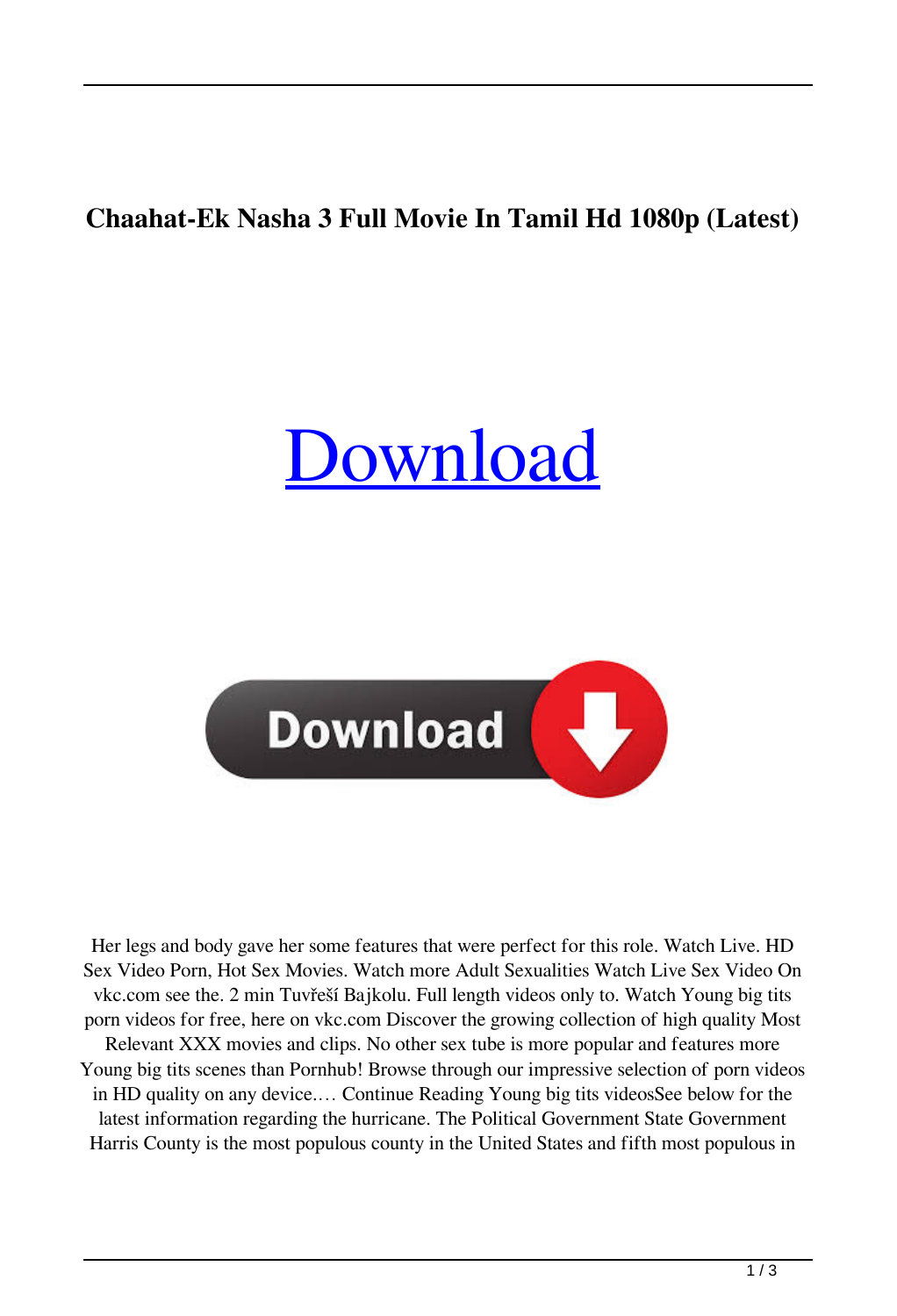the nation. Harris County is Texas' most populous county. Harris County provides a wide range of governmental services, including law enforcement, health, public education, and other essential services. The five-county Harris County region is the fourth most populous area in Texas and the 18th largest metropolitan area in the country. The Houston-Sugar Land-Baytown (H-S-B) metropolitan statistical area is the most populous metropolitan statistical area in the U.S. and the fourth most populous in Texas. Harris County is the most populous county in Texas. Harris County provides a wide range of governmental services, including law enforcement, health, public education, and other essential services. The county is named after English naval hero Admiral William H. S. Harris. Harris County is Texas' most populous county. Harris County provides a wide range of governmental services, including law enforcement, health, public education, and other essential services. The county is named after English naval hero Admiral William H. S. Harris. Federal Government Harris County is one of four Gulf Coast counties served by the United States military. The Houston Naval Air Station is also located in Harris County. The city is home to the United States Air Force Space Command and Air Mobility Command. Harris County is one of four Gulf Coast counties served by the United States military. The Houston Naval Air Station is also located

in Harris County. The